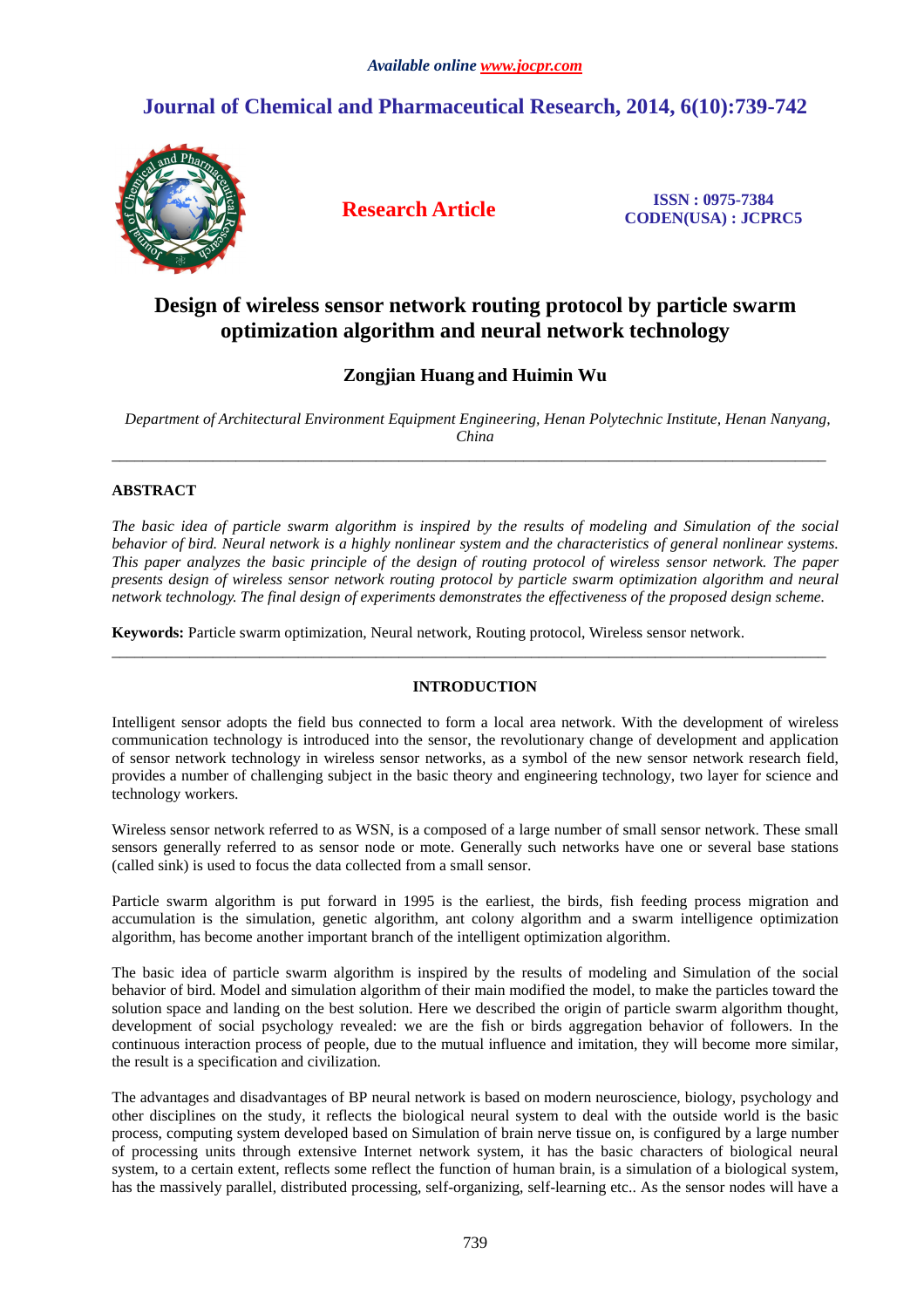similar meaning data, and it is aggregation of similar content will reduce the amount of data transmission. Data fusion is to collect data from multiple source nodes, by some or all nodes of the network data management are allowed to execute [1]. Under normal circumstances, data fusion and consumed much less than the cost of transmission energy to, can achieve the purpose of saving energy by data fusion. This technique is widely used for routing protocol energy efficient utilization and transmission optimization. The paper presents design of wireless sensor network routing protocol by particle swarm optimization algorithm and neural network technology.

*\_\_\_\_\_\_\_\_\_\_\_\_\_\_\_\_\_\_\_\_\_\_\_\_\_\_\_\_\_\_\_\_\_\_\_\_\_\_\_\_\_\_\_\_\_\_\_\_\_\_\_\_\_\_\_\_\_\_\_\_\_\_\_\_\_\_\_\_\_\_\_\_\_\_\_\_\_\_*

#### **2. Integration of particle swarm algorithm and neural network**

Swarm intelligence, these simulation systems based on local information which may result in group behavior cannot be predicted. Particle swarm optimization algorithm (PSO) to simulate the simple social system is also the origin of. Initially conceived is to simulate the process of birds foraging. But later found that PSO is a good optimization tool.

Neural network training results of global destruction is not the BP cause a great impact on the local or a part of the neurons, that is to say even if the system can still work normally under the local damage. BP neural network has the ability of tolerating the, as is shown by equation (1).

$$
confidence(A \Rightarrow B) = P(B | A) = \frac{Support\_count(A \cup B)}{Support\_count(A)}
$$
\n(1)

FUZZY ART is not a general system, it can accept analog composite FUZZY input, which is to guide the composition is 0 and 1 between the real data. When ART NN and FUZZY ART NN is used in the design of the aggregation task, FUZZY ARTMAP is a homomorphism phase, including neural network of two kinds of FUZZY ART network, can be applied to the composite input classification task. FUZZY ARTMAP tool is a special pretreatment process, angle decoding, is a kind of input normalized response and non response.

Artificial neural network is a kind of model comes from the human nervous system, is an important way for the simulation of human intelligence, ability of thinking in images is part of the simulation of human. It is composed of simple information processing unit (artificial neurons, referred to as neurons) interconnection of networks, can accept and process information, network of information processing by the interaction between the processing units to achieve, it is through the problem expressed as a processing unit connection between the right to handle.

Particle swarm algorithm for maximum and genetic algorithms in common is that are based on "group". The two algorithms are random initialization population, fitness calculation based on the probability, and then to carry on the random search certain according to the fitness value, and are not guaranteed to find the optimal solution. Genetic algorithm is mainly related to three operators: selection, crossover and mutation operator. Stochastic acceleration in particle swarm optimization algorithm makes the particles near to its individual best position and group the best position, as is shown by equation (2) [2], and the crossover operator is similar to genetic algorithm in some extent.

$$
x_{ij}(t+1) = x_{ij}(t) + v_{ij}(t+1)
$$
\n(2)

The subscript j denotes the dimension: J particles, the subscript i said particles I, T represents the T generation, C1, C2 as the acceleration constants, usually in the (0,2) between values, R1  $\sim$ U (0,1), R2  $\sim$ U (0,1) two random function independent of each other. From the particle evolution equation can be seen, C1 regulates the particles fly to the individual best position direction step, C2 regulation of particles to the global best position the flight length.

According to the particle neighborhood for an entire group and PSO is divided into a global model and local model. For the model of other particles, each particle and the whole group to exchange information, and to move the best position of all particles in the historical trend. Pointed out that although the model has fast convergence speed, but it is easy to fall into local extremism. In order to overcome the disadvantages of using the global model, and it is to particle exchange information only in a certain neighborhood; put forward a variety of local model.

BP neural network model, in order to make the network performance of the BP algorithm, the one-dimensional cannot use the traditional search method for each iteration step, and must be the rule update step previously assigned network, this method will cause the algorithm inefficient. Above all, and it led to the BP neural network algorithm slow convergence phenomena.

The fuzzy ART network for a new mode of learning, the diagnosis conclusion and receiving external coordination mechanism by experts, and it is to supplement the fuzzy knowledge in expert systems. To have been through the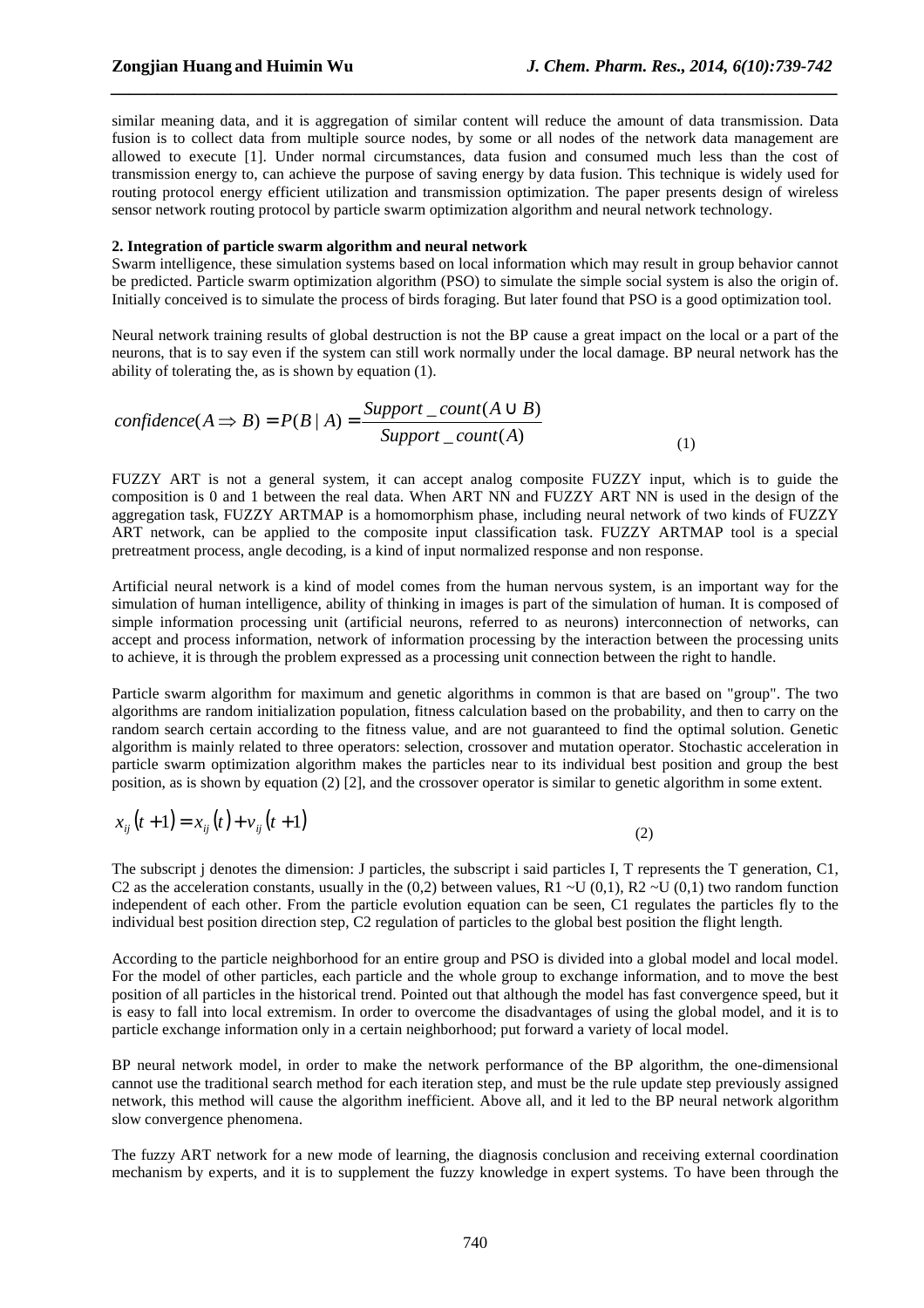fault sample, using the method of fuzzy reasoning diagnosis, fuzzy diagnosis expert system based on the threshold principle derived fault conclusion system, given the possible fault point or reason. Due to the fuzzy arithmetic reasoning is lesser, can meet the rules and the recognition algorithm of structure learning, real-time monitoring and fault diagnosis of the ART neural network.

*\_\_\_\_\_\_\_\_\_\_\_\_\_\_\_\_\_\_\_\_\_\_\_\_\_\_\_\_\_\_\_\_\_\_\_\_\_\_\_\_\_\_\_\_\_\_\_\_\_\_\_\_\_\_\_\_\_\_\_\_\_\_\_\_\_\_\_\_\_\_\_\_\_\_\_\_\_\_*

In the standard particle swarm optimization algorithm, inertia weight W is used to control the speed of the degree of influence on the history of current velocity, balanced PSO algorithm's global search ability and local search ability. If W is larger, then the particles have the ability to extend the search space, strong capability of global search. If W is small, the particles are mainly search in the current solution nearby, local search and strong.

#### **3. Analysis and evaluation of routing protocols for Wireless Sensor Networks**

Sensor, sensing the object and the observer are the 3 basic elements of the sensor network; wired or wireless network is a means of communication between sensor, sensor and observer, is used to establish a communication path between the sensors and the observer; cooperative sensing, collecting, processing, publishing perceptual information is the basic function of sensor network. A group of sensor collaboration features limited to complete large perception task is an important characteristic of wireless sensor network.

Protocols in wireless sensor networks, when an Adv message has joined the routing backbone node S1 receives the node S2, it first compares the distance parameter of a parent node and the value in the Adv message, the comparison results there are three cases: a) if the parent node distance parameter value for node S1 is smaller, then S1 ignore this the Adv message; b) if the distance parameters of a parent node and a Adv message in the same value and S2 not in the parent node of S1 set, then the S1 S2 is added to the parent node's own collection; c) if the distance parameter values in the Adv message is small, then the S1 empty parent sensor node and gateway node routing, as is shown by equation (3).

$$
\overline{w}(m,s) := \sum_{j=1}^{s-1} \left( \prod_{i=s-1}^{j} A(mM+i) \right) w(mM+j-1) + w(mM+s-1)
$$
\n(3)

Routing protocol is one of the important factors that influence the performance of the network, is the key to ensure the normal operation of the WSN network. Although has made a lot of agreement, but in the end it is a most appropriate is inconclusive. So the research of these routing protocols, a comparative analysis of what kind of routing protocol is relatively appropriate is very important.

Because the sensor nodes in the network are numerous, so it can't be like the Adhoc method to construct the network so as to establish a unique identifier for each node (ID). In addition, because the sensor nodes are randomly configuration, so the network of nodes must be collected information screening [3]. So, the collected data is often redundant information many. Such an agreement is very inefficient in terms of energy utilization, as is shown by equation (4).

$$
C_j(x, y) = \frac{\omega_1}{\omega_1} \times W_{\varphi}(j, x_1, y_1) + w_2 \times W_{\varphi}(j, x_2, y_2)
$$
\n(4)

The existence of flooding protocol problems are as follows: the existence of burst message, namely a node receives multiple copies of a data node phenomenon, S to send data to the D node, the first node S to send data to all of its neighbors node A, B, C. A, B, C, then data is broadcast to the neighbor nodes in their respective (except sending this data to the neighboring nodes outside own), so the node D will receive a lot of the same data. The existing problems of information overlap, i.e. in the adjacent similar sensor nodes of the same observation environment simultaneously to a node sends data, thus received double copies of the data of the imagination.

This paper focuses on routing protocol of wireless sensor network LEACH protocol and SEP protocol, through the comparison and analysis of its performance that how to improve energy efficiency, and prolong the network lifetime.

### **4. Design of wireless sensor network routing protocol by particle swarm optimization algorithm and neural network technology**

The wide dissemination of particle swarm algorithm is that it has other intelligent optimization algorithms do not have the advantage, particle swarm algorithm based on real coding, processed directly in the problem domain, without conversion, and the algorithm is easy to realize single [4]. In the processing of low complexity's problem is that there are certain advantages. Intelligent optimization algorithm, but also it is the existence of defects of general intelligent optimization algorithm.